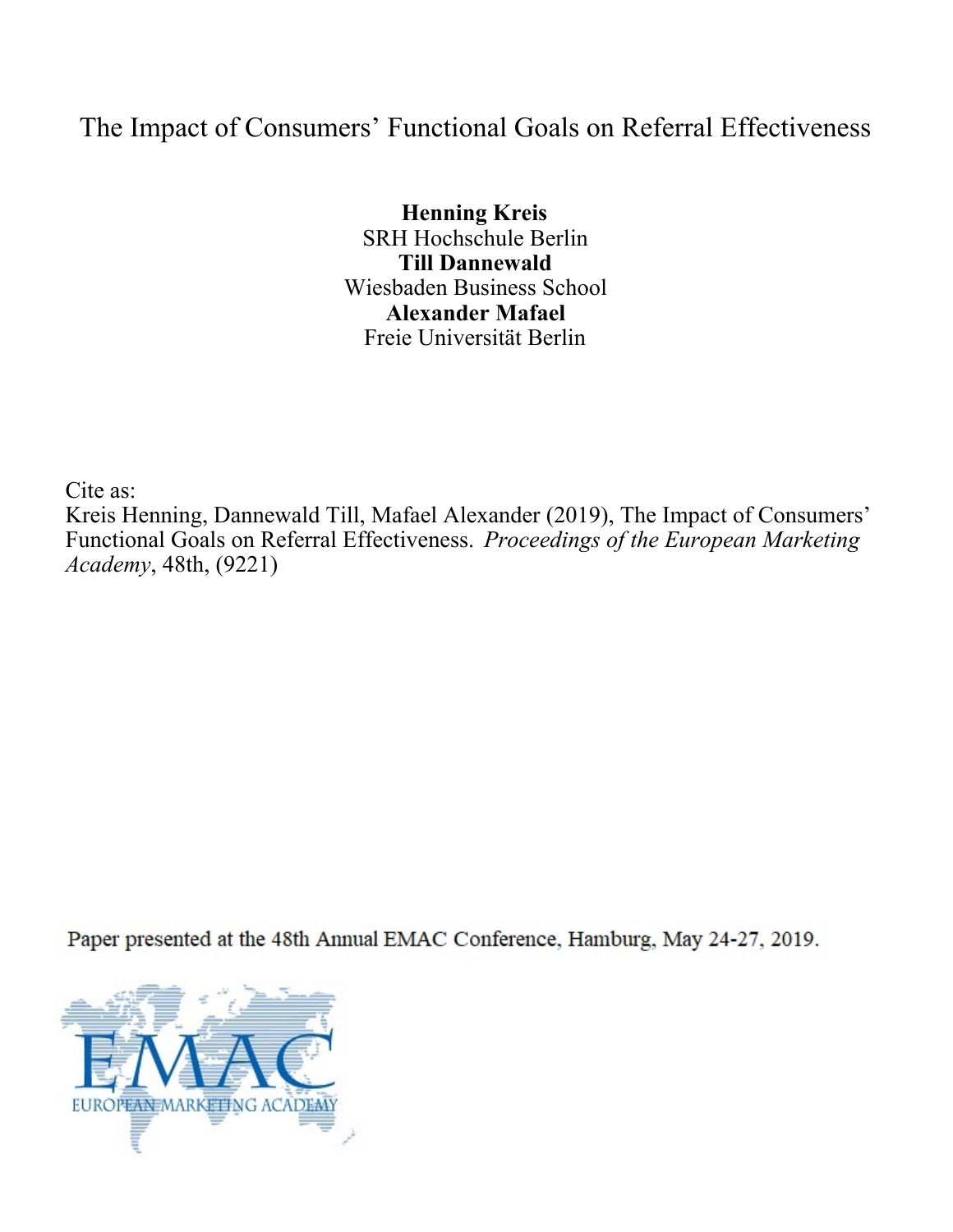# **The Impact of Consumers' Functional Goals on Referral Effectiveness**

# **Abstract**

Word-of-mouth (WOM) is one of the most powerful determinants of consumer behavior and reduces perceived risk, reinforces brand equity, and drives sales. One option for firms to influence consumer behavior through WOM is through customer referrals. We argue that consumers have different functional goals when they make purchase decisions and show that referrals need to match these goals influence future decisions. A secondary dataset from the German automotive market provides information on customer referral behavior. Matching this information to automotive sales allows us to determine the impact of functional matching on market share. We group name brands in value and premium brands to estimate the effect of matching referrals. The results show that matching referrals have a stronger positive effect on market share compared to non-matching referrals. From a managerial perspective, we show that managers should take differences in functional motivation into account when they design referral programs.

*Keywords: Referral management, Word of mouth, Market share*

*Track: Relationship Marketing*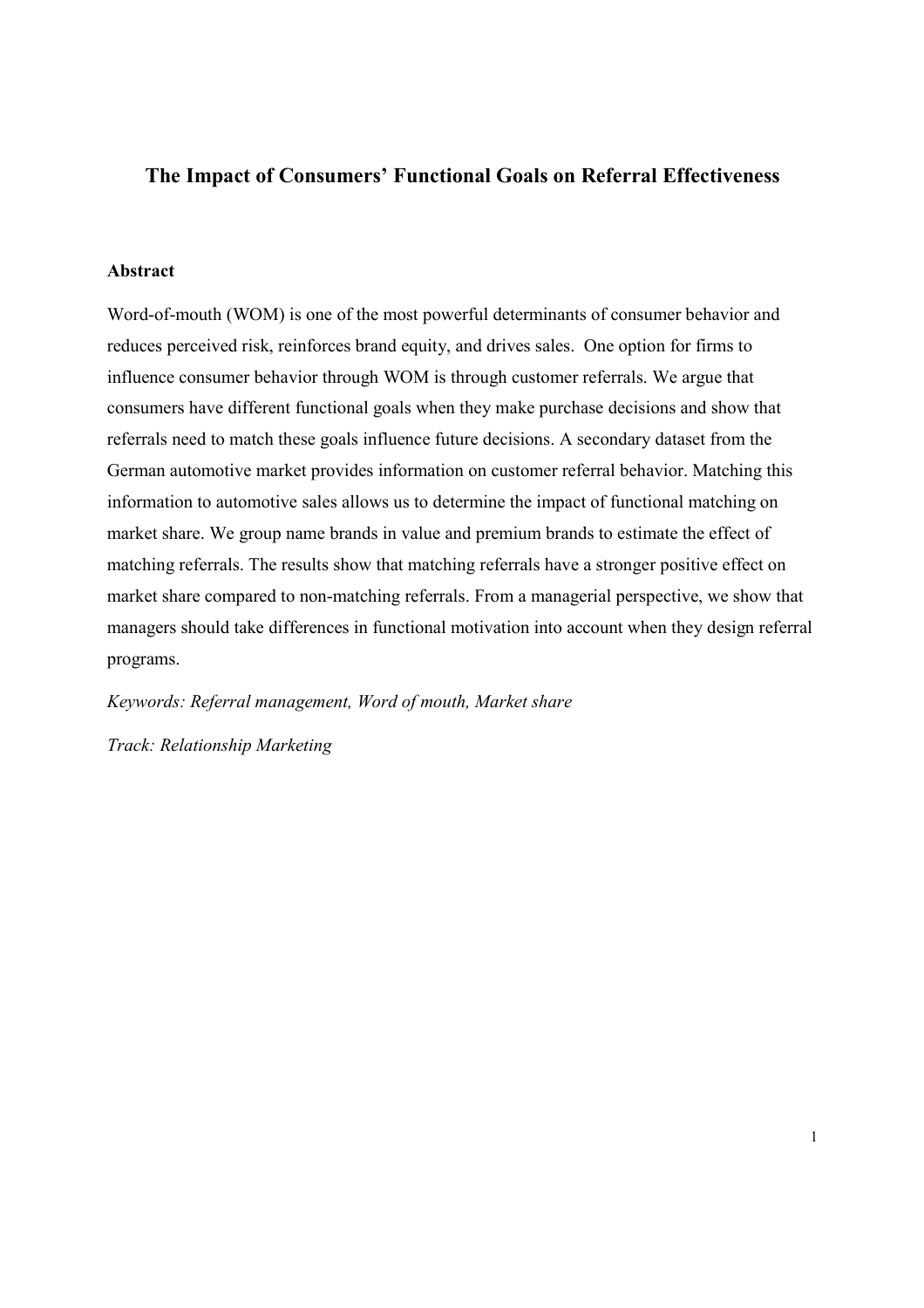#### **1. Introduction**

Word-of-mouth (WOM) communication has a greater and longer-lasting impact on consumer behavior than many other marketing tactics (Villanueva, Yoo & Hanssens 2008). Compared to advertising, WOM referrals produce substantially higher response elasticities (Trusov, Bucklin & Pauwels 2009). As a result, WOM is as a key driver of customer value (Schmitt, Skiera & Van den Bulte 2011). The literature on WOM campaigns has either focused on measures to improve the diffusion of WOM information among consumers (e.g. Stephen and Lehmann 2016), or on optimal targeting of WOM campaigns to increase sales (e.g. Trusov et al. 2009). In this research, we focus on the latter and investigate why effective referral campaigns should emphasize the functional value of WOM. In particular, we argue that referrals that match consumers' functional consumption goals are more effective. They have the ability to drive future sales and thereby build value for the firm.

Investments in WOM communication are valuable, because they not only drive early-stage product success, but also exert a lagged impact on demand after the effects of advertising have already worn out (Bruce, Foutz & Kolsarici 2012). As a result, many firms aim to strategically manage WOM through customer referral programs. WOM referral programs are "a form of stimulated WOM that provides incentives to existing customers to bring in new customers" (Schmitt et al. 2011). Rewards increase the likelihood that consumers voice a referral, but they may have an adverse effect on receiving consumers' behavior. In this research, we focus on instances of non-rewarded referrals where consumers simply receive a recommendation on a specific car brand or model.

To illustrate, consider the following situation: You are currently looking to buy a new car. Most likely, you will consult car magazines and websites to inform your decision. After some time, you have an idea about decisive attributes and the functional purpose of your car. Before you make a decision, you are also likely to talk to your friends, family, or colleagues about the decision and possibly ask for a recommendation. We argue that whether a referral provides valuable advice to you will depend on its specific content. If you are looking for a luxury car and the referral mentions storage space and reliability as key value drivers, this might not really cater to your functional need. On the other hand, when the referral mentions leather seats and a highend car entertainment system, this could be much more valuable for your decision. In other

 $\overline{2}$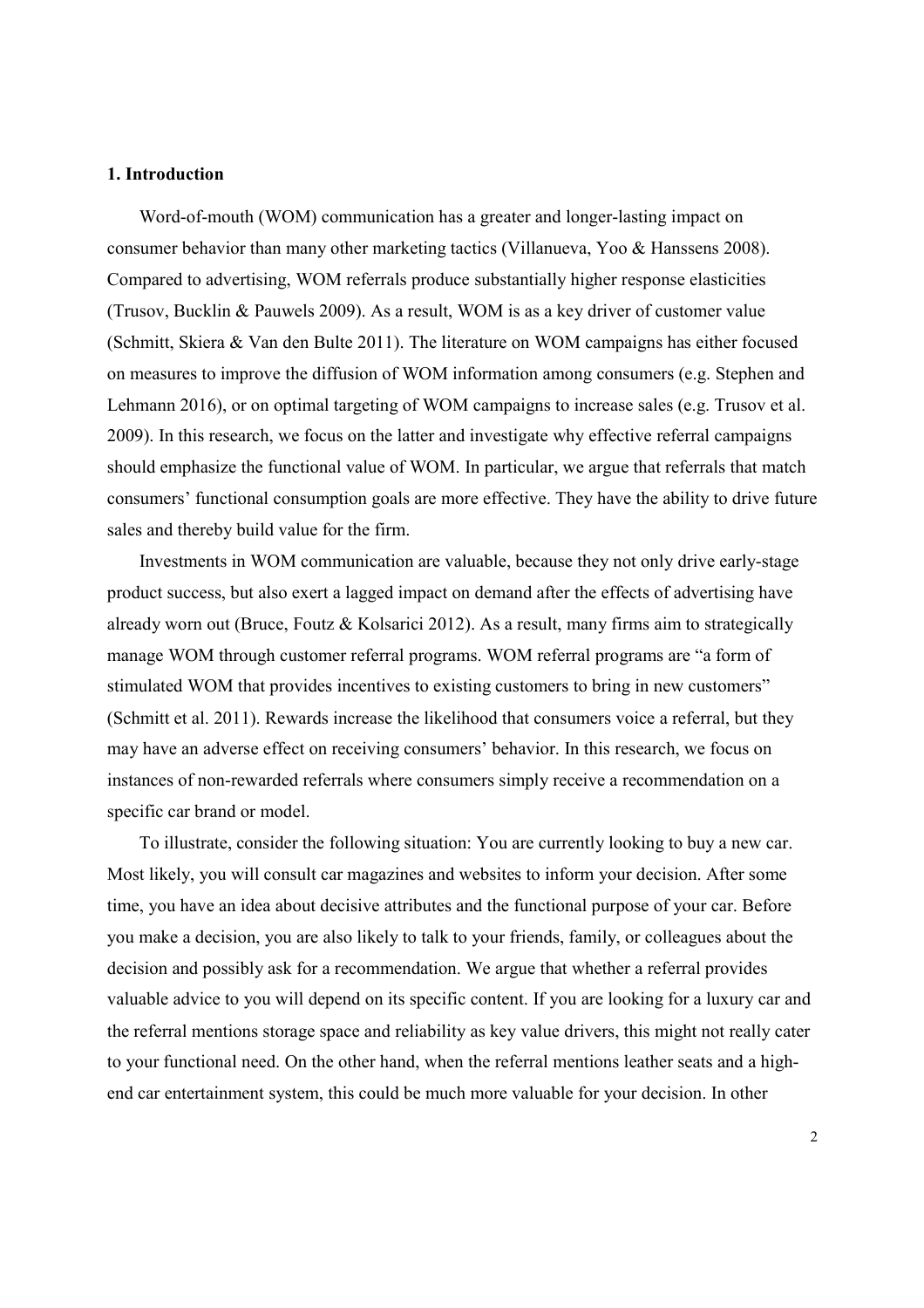words, the first referral was a mismatch with regard to your decision, while the second referral provided information that matched your needs. This example highlights the major pitfall of referral management programs, namely, when a referral will drive behavior or not.

We draw on the functional matching principle (Petty and Wegener 1998) to shed more light on referral effectiveness. Functional matching describes conditions under which persuasive messages, such as referrals or advertisements, influence attitudes and decision-making. Thus, the main objective of this research is to investigate the need for fit between referral type and product function. To address this objective, we combine input from time-series survey responses of new car buyers and market share data from official car sales records for a seven-year period (2000 to 2007). We develop an empirical model to draw inferences about whether matching referrals are more effective in driving customer acquisition. Our results indicate that referrals increase market share, but more so for functionally matching referrals.

# **2. Literature review**

# *2.1. Customer acquisition through referrals*

Consumers often make decisions without full knowledge of the costs and benefits of their decision. In such situations, they rely on external sources of experience information that helps them to build some of that knowledge. Making the right choice therefore is often a function of receiving recommendations generated by others. Referrals are a specific form of WOM, where consumers recommend products or services to other consumers in order to help them make a decision. Referrals may come about unsolicited, i.e. without a reward, or solicited, i.e. motivated through a reward (Verlegh, Ryu, Tuk, & Feick 2013). Because their generation can be motivated through giving rewards for successful referrals, much of the existing literature has focused on referral reward programs (Schmitt et al. 2011). Referral programs offer rewards to customers who make recommendations.

However, in order for a referral to drive customer acquisition, it needs to affect the behavior of other consumers who follow the recommendation. There is some speculation that rewarded referrals are less effective than unrewarded referrals (Trusov et al. 2009). For example, receivers infer the recommender's motives and suspect the recommender of having ulterior (e.g. monetary) motives for providing the recommendation. Such inferences in turn diminish referral success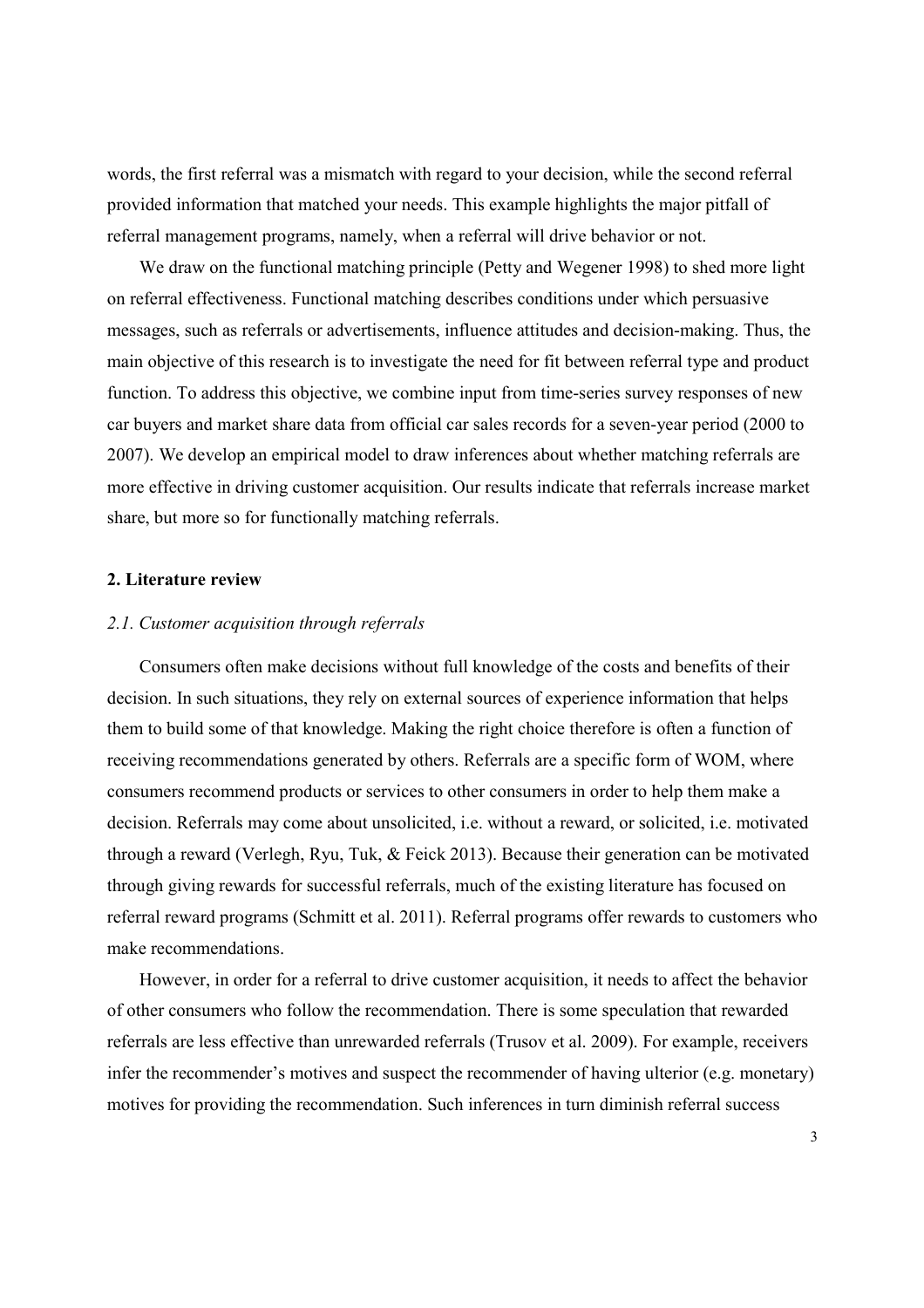(Verlegh et al. 2013). In contrast, unrewarded referrals are likely to be genuine and thus appear unbiased. There is some empirical evidence that gives companies an idea of how well a certain type of reward structure will perform in driving referral generation but there is little information about the effectiveness of non-rewarded referrals that occur as during conversations between consumers. In this particular case, the central question is what type of referral would drive new customer acquisition. Since consumers looking to make a decision are uncertain about the different options to choose from, they make inferences about a recommendation's functional value (Berger 2014). Particularly, they infer whether a recommendation contains information that caters to their functional needs in relation to the decision. We draw on the literature on the functionality of attitudes and, more specifically, the functional matching effect to develop predictions about which type of referral should provide value.

# *2.2 Functional attitudes and the value of information*

Functional attitude theory suggests that attitudes and opinions influence various psychological and behavioral functions (Katz 1960). Briefly, functional theories propose the following mechanism: When consumers face a decision situation, they derive functional goals from their current needs and preferences. To determine product fit to functional goals, consumers rely on information stored in attitudes and expectancies towards products (Katz & Lazarsfeld 1995). In particular, the literature distinguishes between evaluative (also referred to as utilitarian / instrumental) and expressive (also known as symbolic / hedonic) attitude functions. For example, a customer seeking value for money is likely to purchase a product for its evaluative function, while a customer looking to signal wealth and status is likely to purchase a product for its expressive function. The advertising literature provides empirical evidence that matching message appeals to consumers' functional attitudes increases persuasiveness (Petty & Wegener 1998). Importantly, functional matching of appeals increases persuasion more than other features such as communication source and channel (Katz & Lazarsfeld 1995). Within evaluative attitudes functions, objects (e.g. products such as cars) are means to achieve functional utility. In other words, advertising appeals highlighting expressive-relevant characteristics (e.g., social status) will be more persuasive for products that serve expressive functions. In turn, whereas utilitarian appeals highlighting evaluative-relevant characteristics (e.g., safety assistance systems) of the product will be more persuasive for products that serve evaluative functions.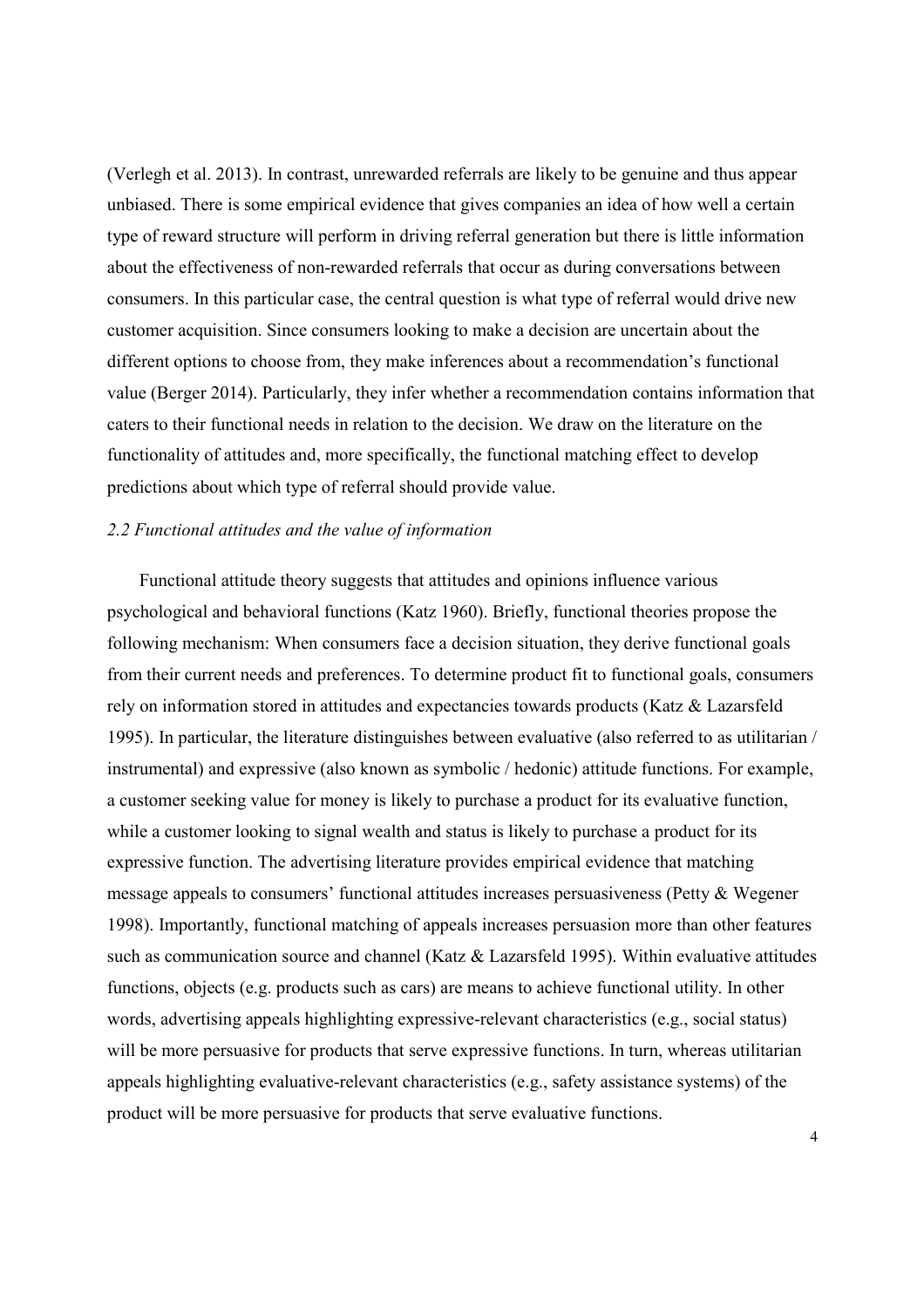#### *2.3 Functional matching of referrals*

Evidence on functional matching of persuasive appeals from advertising research suggests that this mechanism has the potential to influence market outcomes. Recent research adopts this perspective but focuses on the characteristics of the communicator rather than the functional type of appeal (see e.g. Von Wangenheim & Bayón 2007; Yang, Hu, Winer, Assael, and Chen 2012). Therefore, it is not clear how functional matching of persuasive messages, such as referrals, will affect market outcomes.

We extend the existing research towards this gap. Specifically, we propose that referrals affect consumer decisions when the referral appeals to consumers' functional goals associated with the focal product. While both functional matching and word-of-mouth have been extensively studied, evidence on the interaction between the type of referral and consumers' functional goals could generate more detailed information about referral effectiveness. Considering that consumers perceive product value differently based on the product's functional purpose, we posit that referral effectiveness is higher (lower) in cases where the functional appeal of the message matches (mismatches) the recipient's functional goal. Our argument is as follows: When the functional goal is evaluative, referrals that transport information that relates to specific functional characteristics (e.g., a referral of a specific car model) is more relevant to the decision and will thus impact sales. In turn, when the functional goal is expressive, referrals that transport information that relates to symbolic characteristics (e.g., a referral of a specific brand) will influence sales. Formally, beyond a general positive baseline effect of referrals, we predict a moderating influence of referral type on the influence of referrals on market share.

# **3. Empirical Study**

#### *3.1. Empirical Setting*

Our primary objective is to understand the moderating role of functional matching between referrals and sales. To this end, the automotive industry is well suited for two reasons: 1) high WOM activity and 2) variance in product function. First, customers in the automotive sector use recommendations to inform their purchase decisions (Allsop, Bassett, and Hoskins 2007). Therefore, referrals by other consumers are likely to have some meaningful impact on the market share of car brands. Second, cars can serve different attitude functions to consumers. For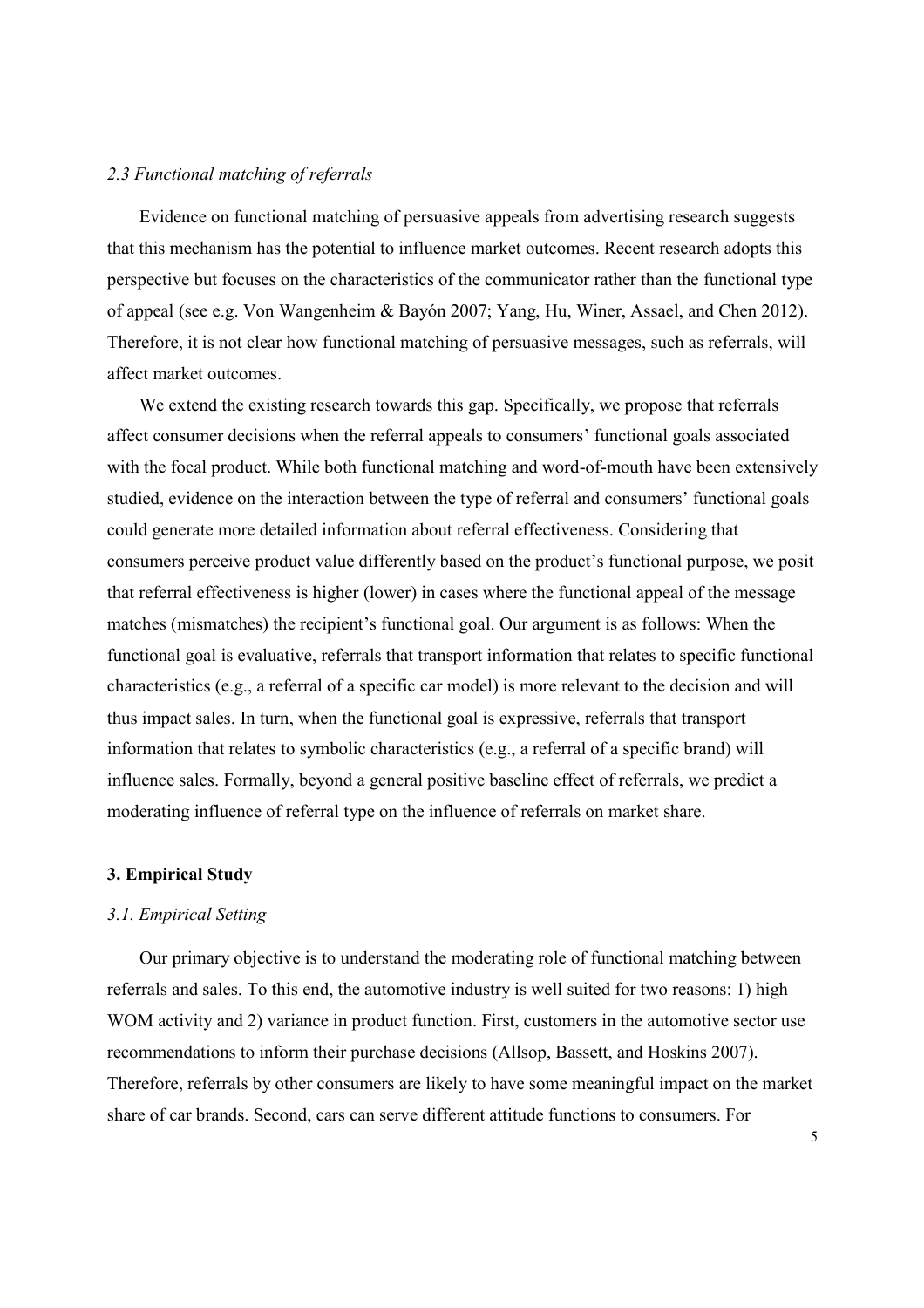example, car manufacturers often choose one of two strategies to advertise their cars: On the one hand, they focus on significant features of the specific car model to illustrate the benefits of choosing this particular model, such as fuel efficiency or safety assistance systems. On the other hand, they focus on image appeals to underline the superior attributes associated with the brand, such as luxury and status (Parment 2008). Thus, different message appeals seem to be more relevant for different functional goals associated with car models and brands. Existing segmentation patterns within the car industry further facilitate our objective to match referrals and sales. While prestige cars are purchased for symbolic, expressive reasons, non-prestige cars are purchased for their utilitarian benefit (Kirmani, Sood and Bridges 1999). A survey of German car buyers (Burda Network 2008) reveals that prestige car owners view their car as an expression of their lifestyle and value design and status (i.e., expressive function), while non-prestige carowners view their cars as objects of utility and value reliability (i.e., evaluative function).

#### *3.2. Data and modelling approach*

*Referral data.* We draw insights on referrals from the German Car Buyer Satisfaction Survey. The more than 80,000 observations from continuous telephone surveys between January 2000 and June 2007. The data consists of information on eleven different brands, including seven non-prestige brands and four prestige brands. The available information is monthly structured aggregated data collected from new car buyers. Customers take part in the survey within a one month period following their purchase. Car owners report overall satisfaction with the new vehicle ("Overall, how satisfied are you with your new automobile?"). Additionally, they report their intention to give an expressive referral focusing on the brand ("Given your experience with your new automobile, how likely will you be to recommend this brand to friends, relatives or colleagues?") or an evaluative referral focusing on a specific model ("Given your experience with your new automobile, how likely will you be to recommend this specific car model to friends, relatives or colleagues?"). We use this information to measure the type of referral.

*Sales data.* We obtain information on the number of officially recorded car sales from the German Federal Motor Transport Authority. The data is at the brand level and captures fluctuations in sales units across time. We compute brand-specific monthly market shares to estimate the relative influence of referrals on market shares. The data accounts for a sizeable portion of the German private car market (65 %), thus giving indication of generalizable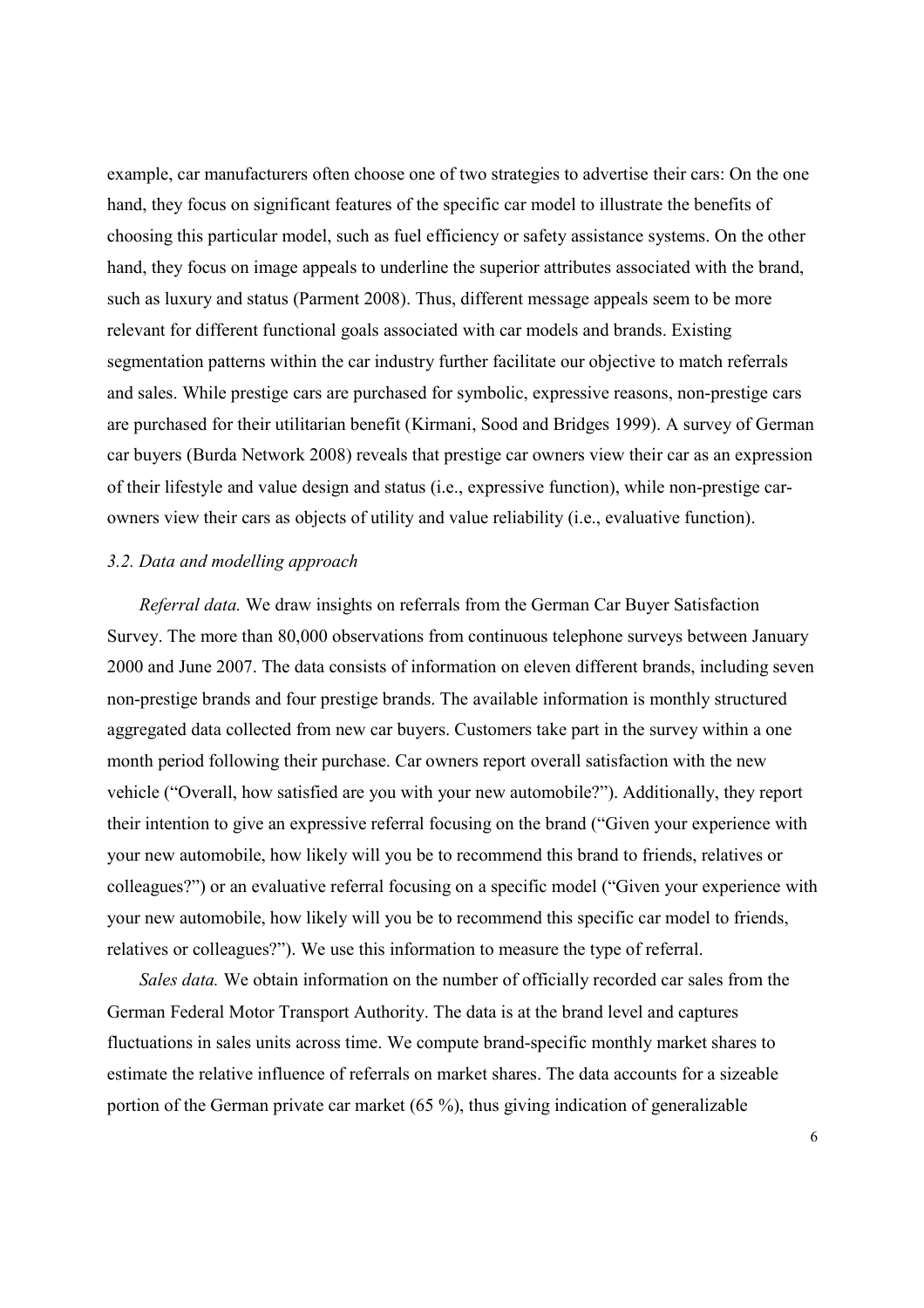implications for the complete market size. In sum, the data includes 90 months and 11 brands (4 prestige and 7 non-prestige). Brands in the prestige segment hold a market share of 28.5% compared to 38.2% for brands in the non-prestige segment. Average market share per brand is 7.12 % (prestige segment) and 5.46% (non-prestige segment)

*Modeling approach.* Since prior research indicates that satisfaction is causal for the existence of referrals, we include customers' satisfaction with their new car as the initial driver of referrals (Yang et al. 2012). We apply a general dynamic panel model to the brand-specific data described in the previous section, based on the following two complementary equations. Referrals influence market share (equation 1) and, in turn, referrals are driven by satisfaction (equation 2). Hence, our model assumes a connection between equation 1 and equation 2, which requires simultaneous estimation. Studies show that the previous level of referrals is the most important driver of current referrals (Villanueva et al. 2008), and our model captures this effect ( $t^* = t-1$ ). This also helps us to ensure that the measured influencing factors (REF and SAT) are not linked to their own purchases within a single time period. We adjusted our model to capture a similar reinforcement effect of past market share. Multiple checks of the data revealed autocorrelation and heteroscedasticity. To alleviate these issues, we apply a Generalized Method of Moments (GMM) estimator (Luo & Homburg 2007). Since we take an aggregated view of the WOM process, it seems highly plausible that a minimum baseline level of referrals needs accumulate before an effect manifests in market share. Therefore, regarding equation 1, we apply an adapted logit-type market share model (Cooper and Nakanishi 2010). Thus, different type of referrals (S) explain market share.

$$
MS_{m,t}^s = \exp\left\{\alpha_m + \beta \cdot REF_{m,t}^s + \tilde{u}_{m,t}\right\} \cdot \left[1 + \sum_{m=1}^{M^s} \exp\left\{\alpha_m + \beta \cdot REF_{m,t}^s + \tilde{u}_{m,t}\right\}\right]^{-1}
$$
 Eq. 1

Past research suggests that the link between satisfaction and referral is best captured as a non-linear relationship (Von Wangenheim & Bayón 2007), and that higher levels of satisfaction lead to stronger increases in referrals. We expect that these findings will be confirmed in our data using the following equation:

$$
REF_{m,t^*}^s = \mu \cdot \left(SAT_{m,t^*}^s\right)^{\gamma} \cdot \exp\left\{\hat{u}_{m,t^*}\right\}
$$
 Eq. 2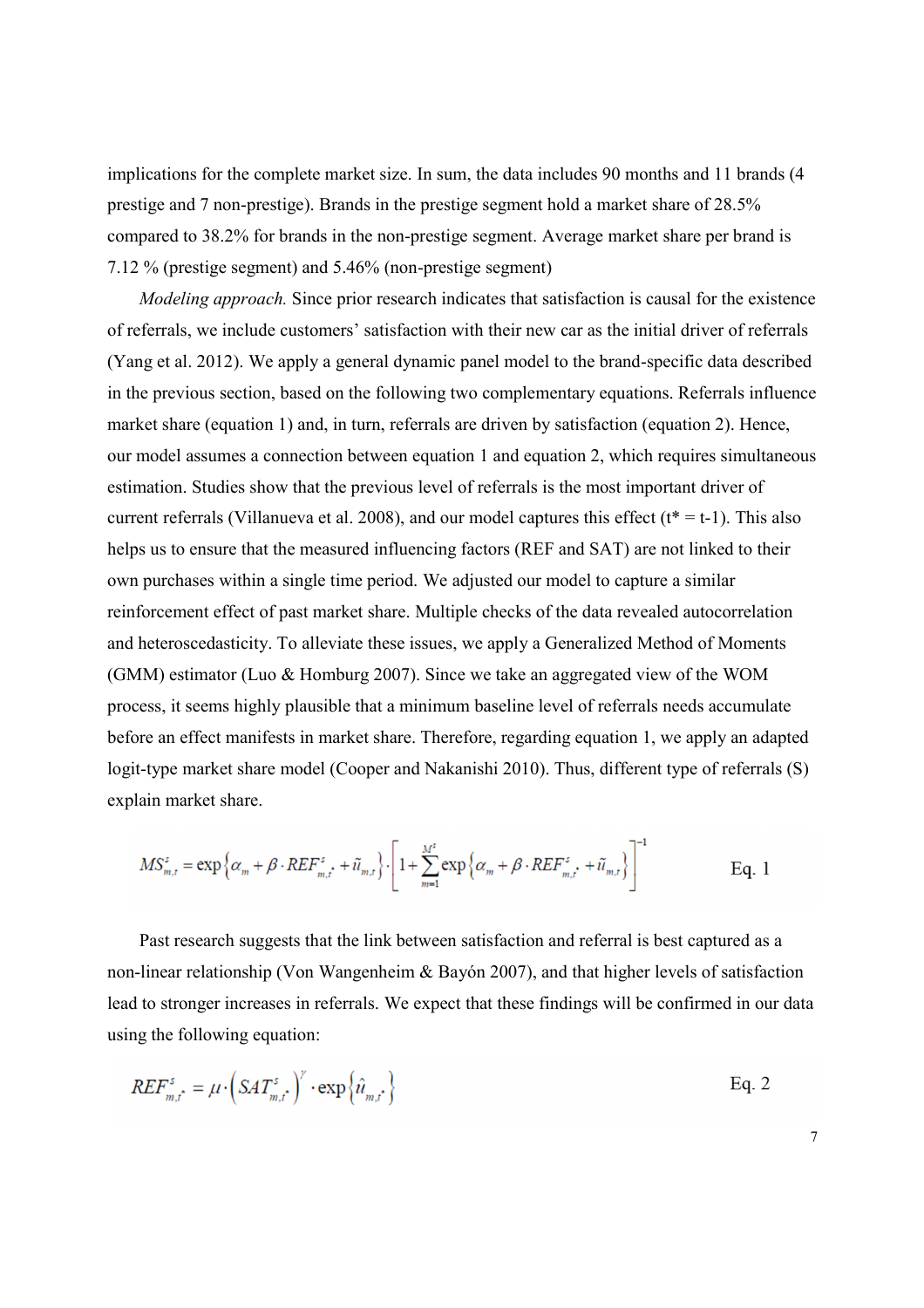We use Hansen's J-statistic and evaluate our modeling approach against competing models of other (linear and non-linear) forms and find that our model is correctly specified and fits the data well. $<sup>1</sup>$ </sup>

# **4. Results and discussion**

As expected, we find a significant positive effect of satisfaction on referral intentions, pointing towards a strong relationship to referral intention of both the car brand and specific models (Eq 2). Results for Eq. 1 in both segments show significant positive effects of at least one referral type (brand or model) on segment-specific market share. Due to space restrictions, we show only an excerpt of the segment-specific results for the market share equation (Table 1).

|                 | <b>Prestige segment</b> |       |         | Non-prestige segment |       |        |  |
|-----------------|-------------------------|-------|---------|----------------------|-------|--------|--|
| Variable        | Estimate                | SE    |         | Estimate             | SE    |        |  |
| <b>INT</b>      | $-2.245$                | 0.517 | < 0.001 | $-3.622$             | 0.301 | < 0.01 |  |
| REFbrand        | 0.071                   | 0.008 | < 0.001 | 0.033                | 0.008 | < 0.01 |  |
| <b>REFmodel</b> | 0.003                   | 0.059 | n.s.    | 0.082                | 0.036 | < 0.05 |  |

Table 1. Segment-specific results for Eq. 1

l

Comparing the segment-specific results reveals the moderating effect of referral type. Prestige market share shows a significant positive relationship with car brand referral intention only (REF<sup>brand</sup>), while non-prestige market share has a stronger positive relationship with car model referral intention (REF<sup>model</sup>). For the prestige segment, we find decisive results, such that there does not seem to be any support for a general baseline effect of positive word of mouth in this segment. When it comes to the non-prestige segment, we note that there is a small but significant influence of brand referrals on non-prestige sales (mismatch). This effect might occur because non-prestige cars are generally less expensive (and thus lower in risk and involvement) than prestige cars which could perhaps decrease consumers' sensitivity to the credibility and relevance of product information. In other words, non-prestige buyers may be less likely than prestige buyers to dismiss mismatching WOM referrals as irrelevant.

<sup>&</sup>lt;sup>1</sup> Due to space restrictions, we do not discuss comparative model evaluation in more detail. Detailed results are available from the authors upon request.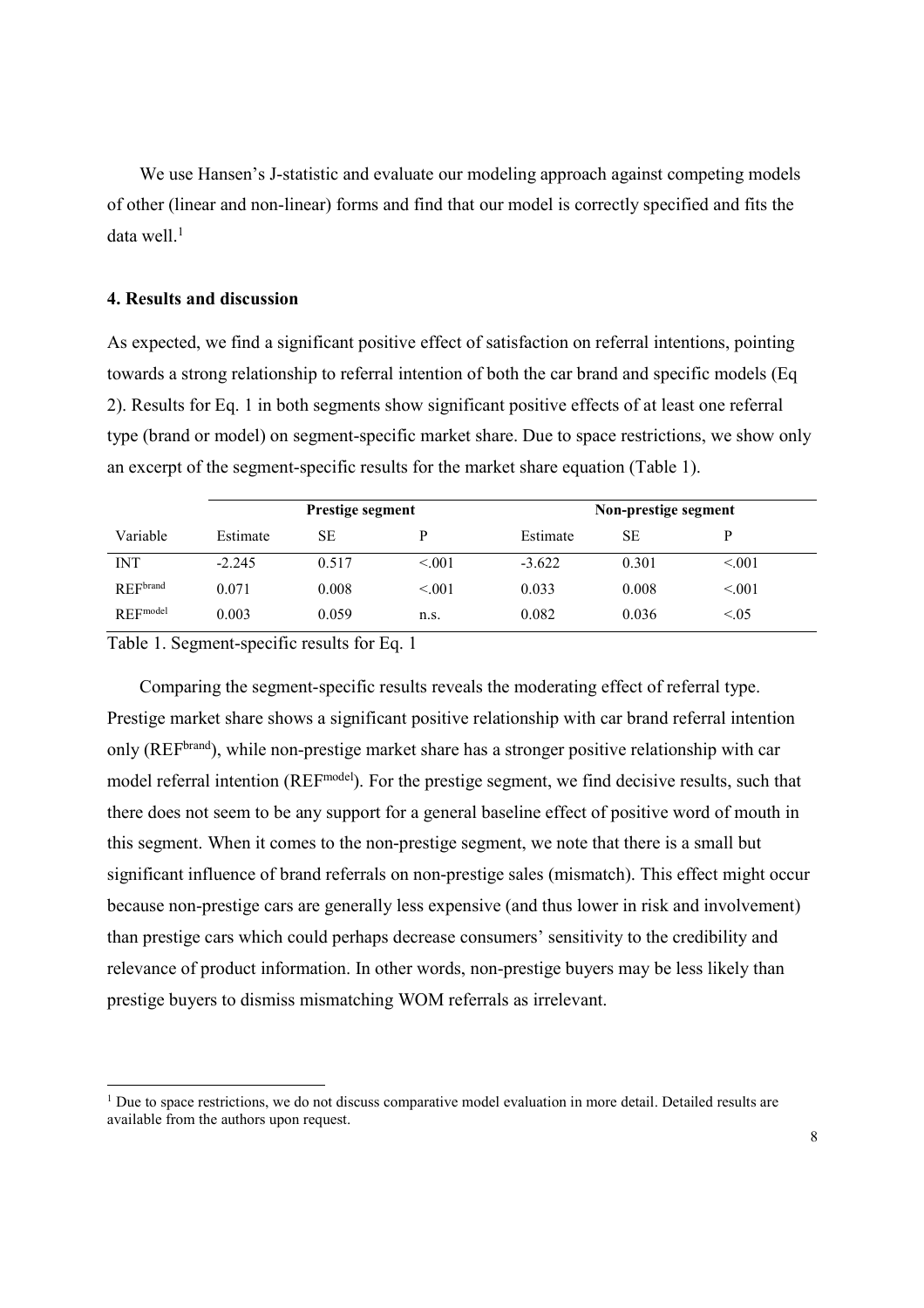Overall, our results provide us with strong evidence that functional matching of referral type to consumers' functional goals results in a greater influence on the effect of intent to refer on market share. Thus, exposure to referrals is not sufficient to drive market share effectively. Tailored incentive rewards program could offer utilitarian rewards for products that have primarily evaluative functionality, and symbolic/status rewards for products with expressive functionality to ensure that referrals drive purchase behavior. In this empirical study of the automotive market, the decisive effects of matching and nonmatching effects on sales volume indicate that it may be especially beneficial for marketers of durable goods to tailor rewards programs based on product type. A 'one-referral-fits-all' approach will likely have a suboptimal, if any, impact on market shares. We provide initial evidence that functional matching gives a perspective on these effects. Clearly, more process evidence can provide further insight into how firms can leverage functional matching to influence consumer behavior.

### **References**

Allsop, D. T., Bassett, B. R. & Hoskins, J. A. (2007). Word-of-mouth research: principles and applications. *Journal of Advertising Research*, 47(4), 398–411.

Berger, J. (2014). Word of mouth and interpersonal communication: A review and directions for future research. *Journal of Consumer Psychology*, 24(4), 586–607.

Bruce, N., Foutz, N. & Kolsarici, C. (2012). Dynamic effectiveness of advertising and word of mouth in sequential distribution of new products. *Journal of Marketing Research*, 49, 469-486.

Cooper, L. G. & Nakanishi, M. (2010). *Market-share analysis: evaluating competitive marketing effectiveness*. Boston, MA: Kluwer Academic Publishers.

Katz, E. & Lazarsfeld, P. F. (1955). *Personal influence: The part played by people in the flow of mass communications*. New Brunswick, NJ: Transaction Publishers.

Katz, D. (1960). The functional approach to the study of attitudes. *Public Opinion Quarterly*, 24(2), 163.

Kirmani, A., Sood, S. & Bridges, S. (1999). The Ownership Effect in Consumer Responses to Brand Line Stretches. *Journal of Marketing*, 63(1), 88–101.